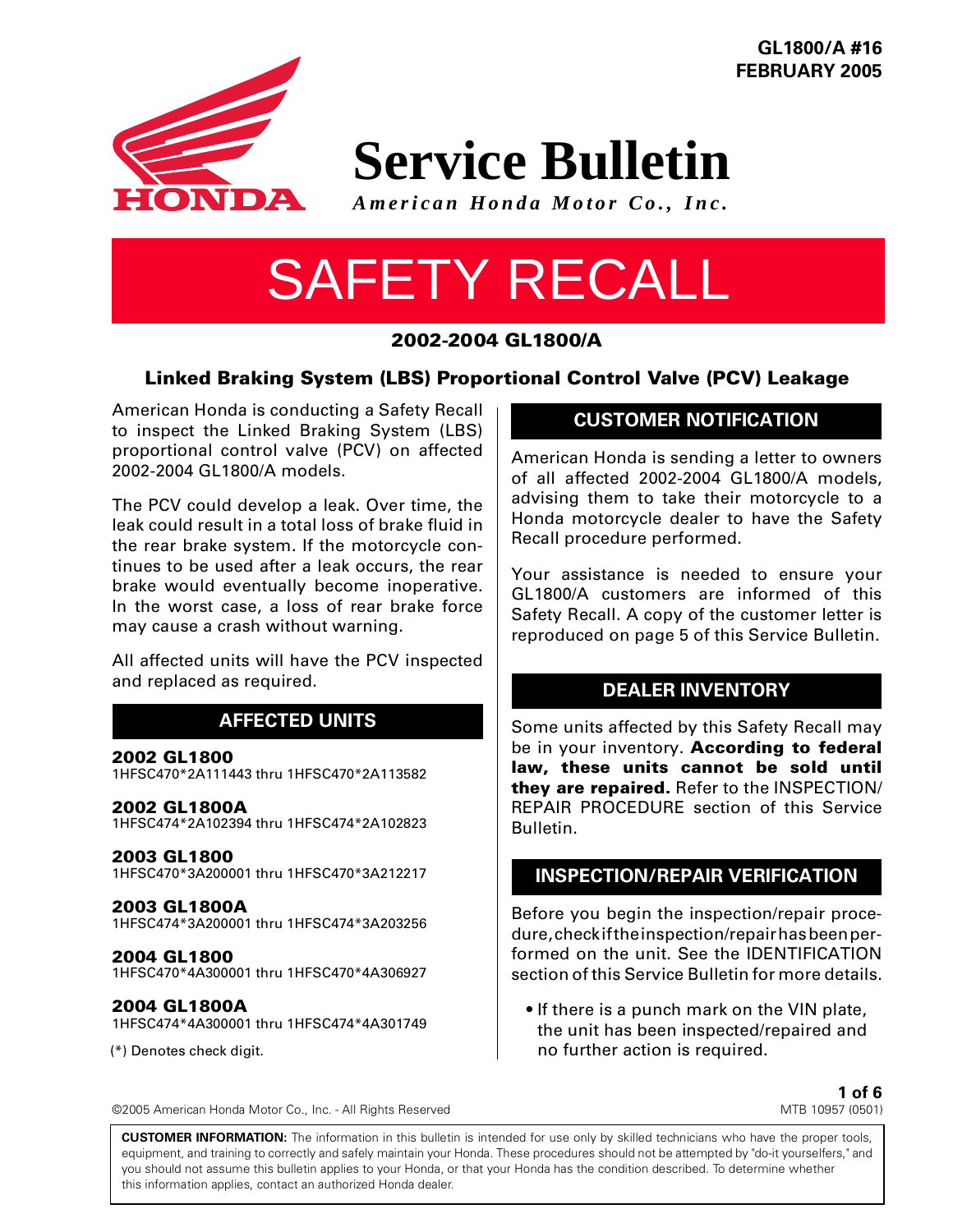# **GL1800/A #16 FEBRUARY 2005**

• If there is no punch mark on the VIN plate, the unit has not been inspected/repaired, and you must proceed to the INSPECTION/ REPAIR PROCEDURE section of this Service Bulletin.

NOTE: Verification of the repair can also be found in the Dealer Responsibility Report and on *iN*. If you have any questions about repair verification, please contact your DSM or TechLine at (800) 421-1900 before proceeding.

# **INSPECTION/REPAIR PROCEDURE**

Before beginning these procedures, place the motorcycle in a secure area of the shop, on a firm, level surface where it will not be disturbed.

- 1.Pump the rear brake pedal four times.
- If the brake pedal feels spongy, bleed the brake system per the Service Manual. After verifying proper brake system operation, proceed to step 2 below.
- If the brake pedal does not feel spongy, proceed to step 2 below.



- 2.Place the motorcycle on its side stand, with the handlebars in the **full left position**. Lock the handlebars.
- 3.Place a scissor jack directly under the left front brake caliper as shown in the illustration. To avoid damage to the caliper, place a protective piece of rubber (such as a

piece of inner tube) between the caliper and the jack.

Wind up the jack until the front wheel is approximately 15 mm off the ground.



- 4.Measure the distance from the secondary master cylinder piston mounting bolt to the edge of the secondary master cylinder body (rod length of the secondary master cylinder). **Record this measurement**.
- **If the measured length is 30.3 mm, replace the PCV** per the Service Manual. (This length indicates the unit's secondary master cylinder is fully stroked, which means there is no hydraulic brake pressure acting on the PCV.) After replacing the PCV, proceed to the IDENTIFICATION section of this Service Bulletin.
- If the measured length is **longer than 30.3 mm**, proceed to step 5 below.

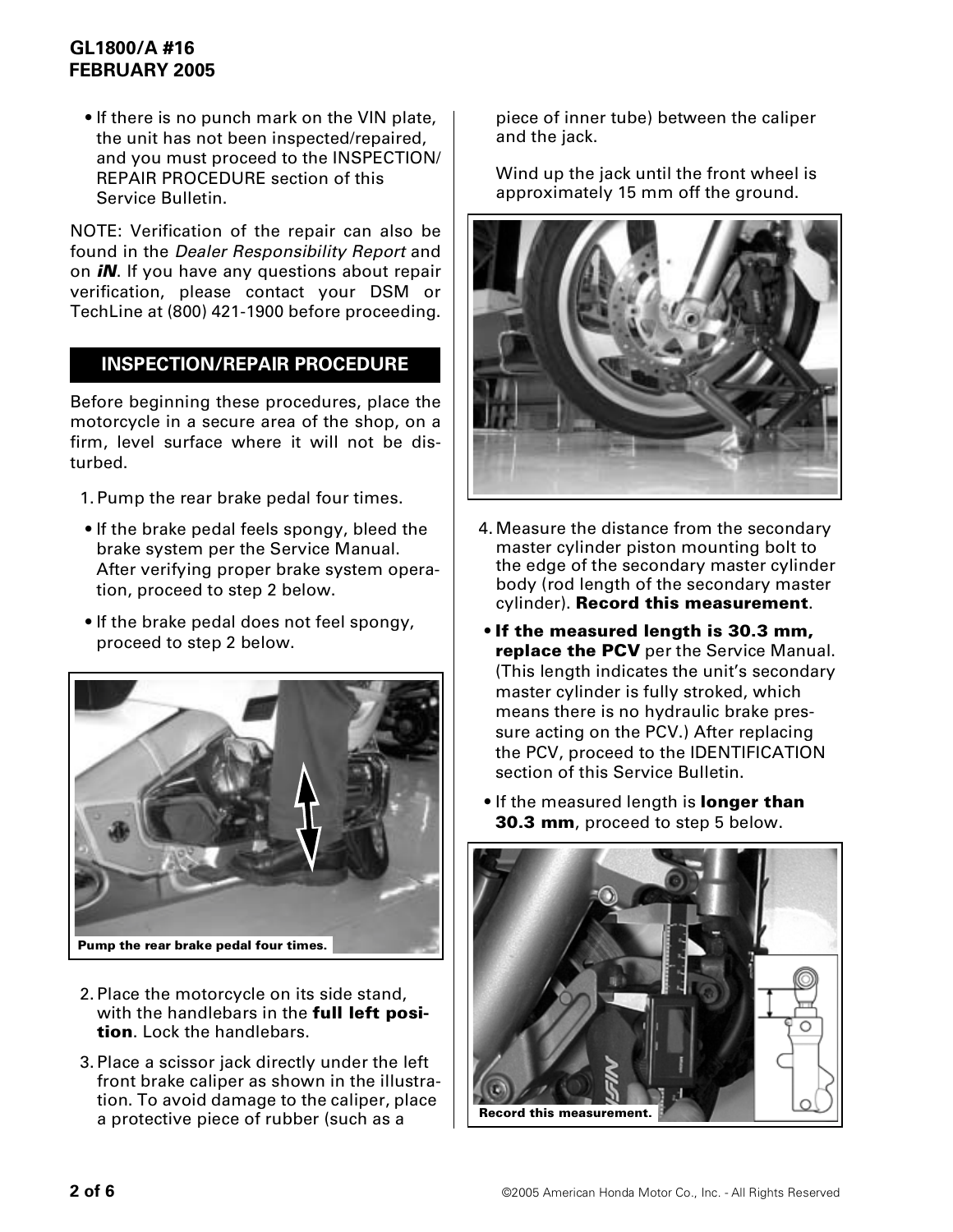5.Wait 30 minutes. Do not disturb the motorcycle in any way during this time.



- 6.Measure the distance again from the secondary master cylinder piston mounting bolt to the edge of the secondary master cylinder body (rod length of the secondary master cylinder).
- If the measurement has **decreased more than 1 mm** from the measurement you recorded, proceed to step 7 below.
- If the measurement is within **1 mm** of the measurement you recorded, the PCV is OK. Proceed to the IDENTIFICATION section of this Service Bulletin.
- 7.Check the PCV for leakage.
- **If the PCV is leaking**, replace the PCV per the Service Manual. After replacing the PCV, proceed to the IDENTIFICATION section of this Service Bulletin.
- **If the PCV is not leaking**, you must diagnose the brake system problem before proceeding.

After you have diagnosed and repaired the brake system, proceed to the IDENTIFICA-TION section of this Service Bulletin.

NOTE: Any brake system problem not related to the PCV that is found while performing this Service Bulletin is not covered by this Safety Recall. If the motorcycle's original factory warranty is still in effect or under HPP, file a normal warranty claim.

If the unit is outside its factory warranty period or HPP coverage, contact TechLine for goodwill consideration.

8.Verify proper front and rear brake operation by **pumping the front brake lever and rear brake pedal** before riding the motorcycle.

# **IDENTIFICATION**

Place a punch mark on the VIN plate in the location shown below.

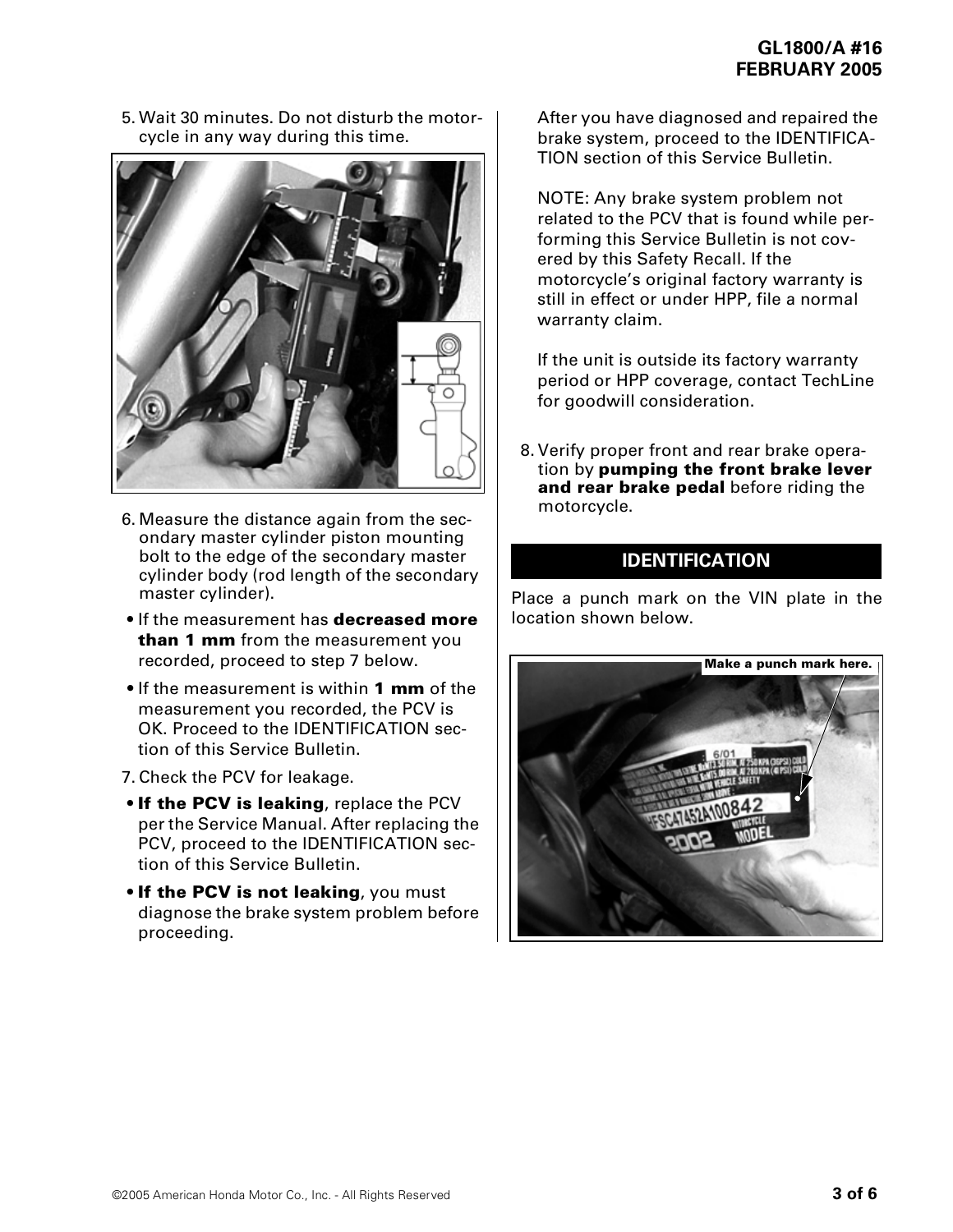**Do not order the required parts at this time**. Please complete the inspection procedure first, to determine if parts are required.

If the PCV needs to be replaced, call TechLine, on **(800) 421-1900**, to request the required parts.

### **GL1800:**

PCV Set P/N: 46250-MCA-305 H/C: 8000853

#### **GL1800A:**

PCV Set P/N: 46250-MCA-306 H/C: 8000861

#### **Use only:**

Pro Honda DOT 4 Brake Fluid, 12 oz. P/N: 08203-0004 H/C: 2963734

(or commercially available equivalent)

Note: The cost of brake fluid is built into the flat rate time.

# **PARTS INFORMATION WARRANTY INFORMATION**

This Safety Recall will be in effect until all units have been inspected/repaired according to this Service Bulletin, regardless of the date of purchase.

Normal warranty claim submission requirements apply. After completing the Safety Recall, submit one warranty claim per unit with the following information:

### **WARRANTY CLAIM TEMPLATES:**

**2002-2004 GL1800 Inspection only** Template: P65A Flat Rate Time: 0.7 hours

**2002-2004 GL1800A Inspection only** Template: P65C Flat Rate Time: 0.7 hours

**2002-2004 GL1800 Inspection and PCV Replacement** Template: P65B Flat Rate Time: 3.1 hours

# **2002-2004 GL1800A Inspection and PCV Replacement**

Template: P65D Flat Rate Time: 3.1 hours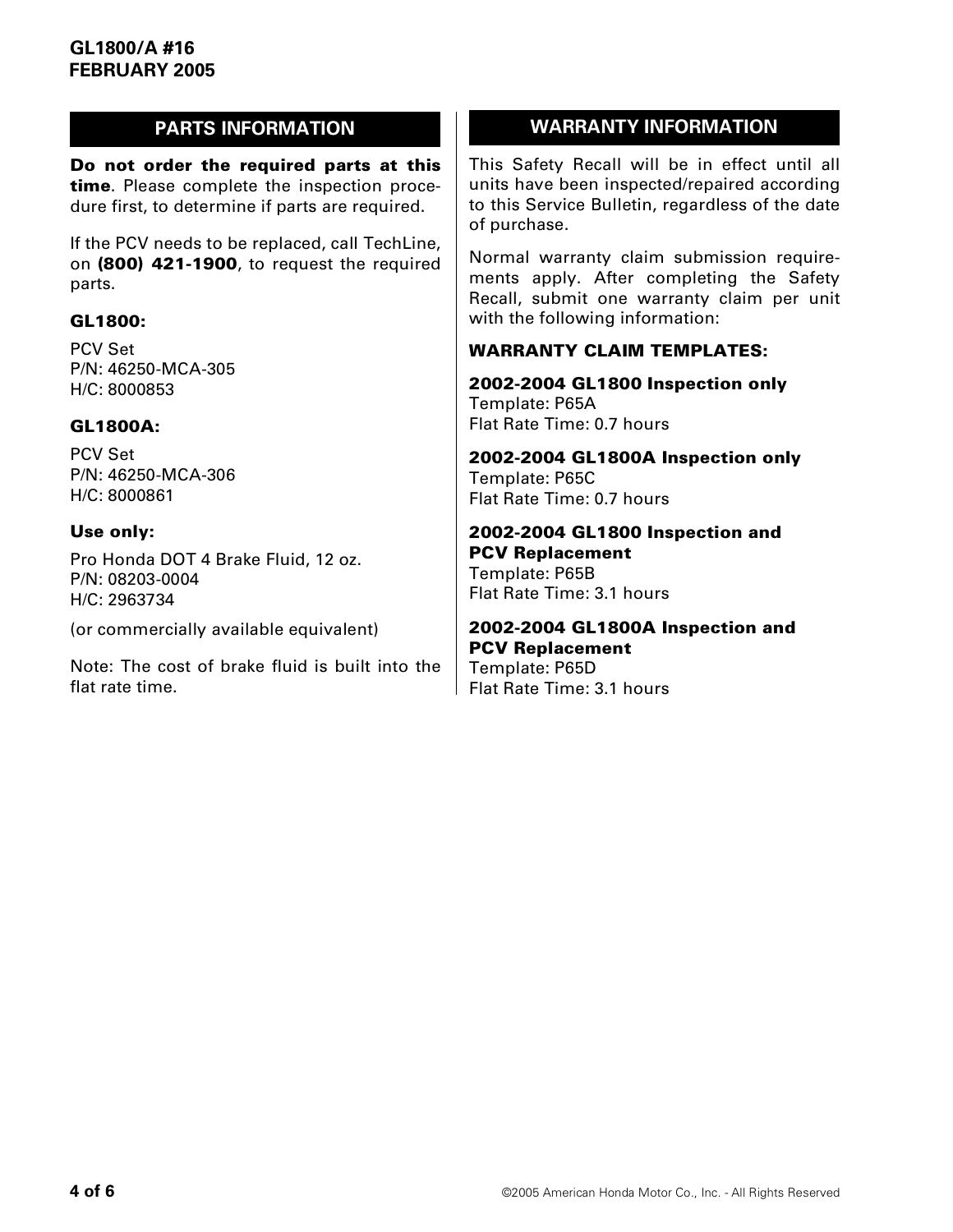# **TEXT OF CUSTOMER LETTER**

#### February 2005

#### **IMPORTANT SAFETY RECALL NOTICE**

Dear Honda Motorcycle Owner:

This notice is sent to you in accordance with the requirements of the National Traffic and Motor Vehicle Safety Act.

#### **What is the reason for this notice?**

Honda Motor Co., Ltd. has decided that a defect relating to motor vehicle safety exists in certain 2002-2004 model year GL1800/A motorcycles. The brake proportioning valve could develop a leak. Over time, the leak could result in a total loss of brake fluid in the rear brake system. If the motorcycle continues to be used after a leak occurs, the rear brake would eventually become inoperative. In the worst case, a loss of rear brake force may cause a crash without warning.

#### **What should you do?**

Call any authorized Honda motorcycle dealer and make an appointment to have your motorcycle inspected. The dealer will inspect the brake system. If seal leakage is confirmed, the dealer will install a new proportioning valve. The inspection and any necessary repair will be done free of charge. Please plan to leave your motorcycle for at least one day to allow the dealer flexibility in scheduling.

#### **Who to contact if you experience problems.**

If you are not satisfied with the service you receive from your Honda dealer, you may write to:

American Honda Motor Co., Inc. Motorcycle Customer Support Mail Stop 100-4W-5B 1919 Torrance Blvd. Torrance, CA 90501-2746

If you believe that American Honda or the dealer has failed or is unable to remedy the defect in your motorcycle, without charge, within a reasonable period of time (60 days from the date you first contact the dealer for a repair appointment), you may submit a complaint to:

> Administrator National Highway Traffic Safety Administration 400 Seventh Street, SW Washington, DC 20590

Or call the toll-free Safety Hotline at (888) 327-4236.

#### **What to do if you feel this notice is in error.**

Our records show that you are the current owner of a 2002-2004 GL1800/A involved in this recall. If this is not the case, or the name/address information is not correct, please fill out and return the enclosed, postage-paid Information Change Card. We will then update our records.

If you already paid to have your rear brake repaired sometime in the past, you may be eligible for reimbursement. Refer to the attached Request for Reimbursement for eligibility requirements and the reimbursement procedure.

#### **If you have questions.**

If you have any questions about this notice, or need assistance with locating a Honda dealer, please call Motorcycle Customer Support at (866) 784-1870. You may also visit our Web site at www.hondamotorcycle.com and click on "Locate a Dealer" to locate a Honda dealer who can assist you.

We apologize for any inconvenience this campaign may cause you.

Sincerely, **American Honda Motor Co., Inc. Honda Motorcycle Division**